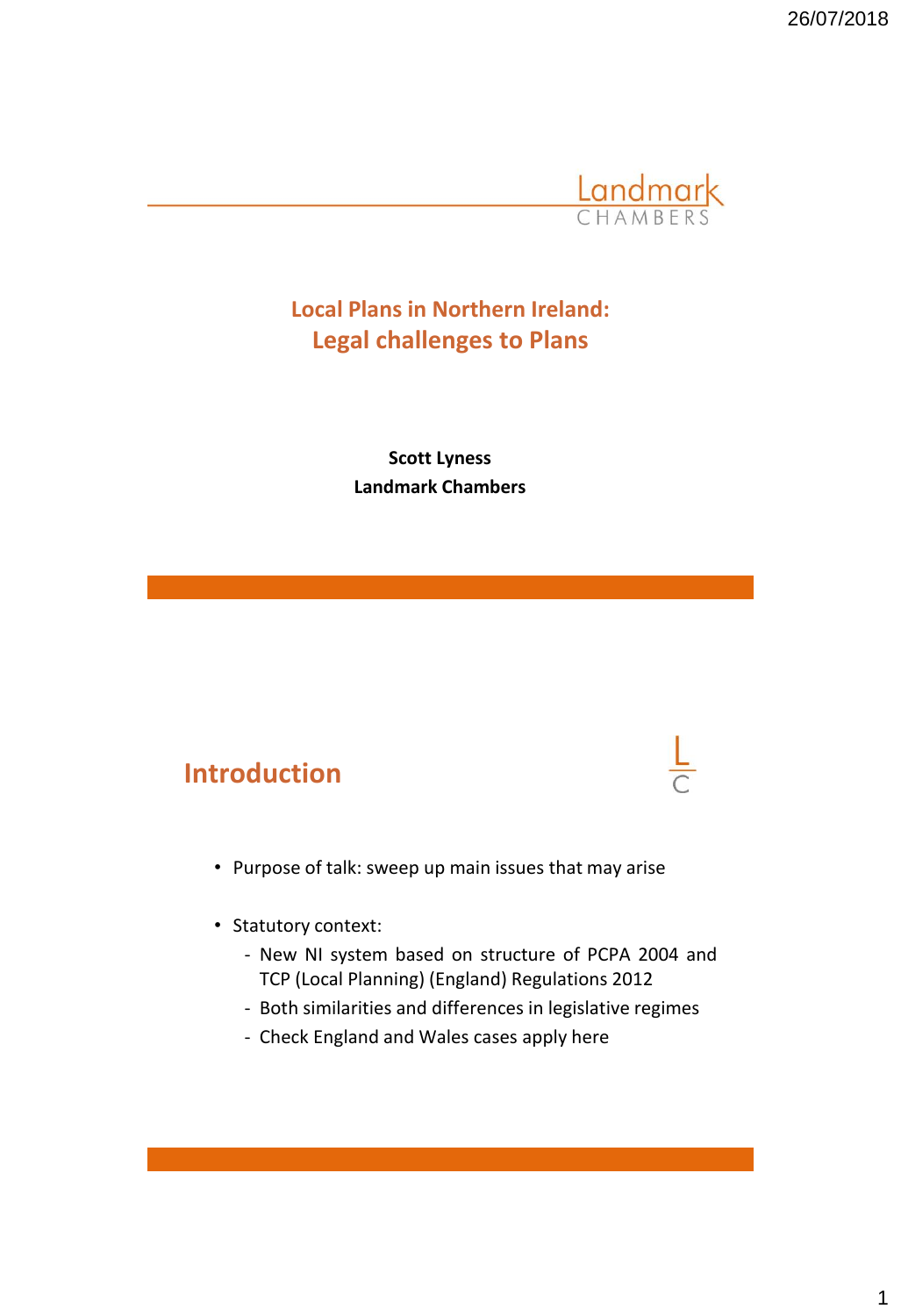### **Scope for challenges**



#### • **Detailed legislative scheme**

- Planning Act (Northern Ireland) 2011 Part 2 of 2011 Act (PA 2011)
- Planning (Local Development Plan) Regulations (Northern Ireland) 2015 (LDP Regs 2015)(timetable, preferred options, form and content of DPDs, procedure)
- Environmental Assessment of Plans and Programmes Regulations (Northern Ireland) 2004
- Conservation (Natural Habitats, etc.) Regulations (Northern Ireland) 1995
- NB too
	- Planning (Statement Community Involvement) Regulations (NI) 2015
	- Northern Ireland Act 1998 s. 75
	- Wildlife and Natural Environment Act (Northern Ireland) 2011 s. 1
	- Marine Act (Northern Ireland) s. 8
- **Importance**
	- PA 2011 s. 6(4): determination under Planning Act must be made in accordance with plan unless material considerations indicate otherwise
	- 12,933 planning applications made in NI during 2017/18
	- 11 separate authorities following transfer of powers have to prepare development plan documents
- **Process**
	- Potentially protracted nature of preparation and examination

### **SEA (DEQC)**

#### • Reasonable alternatives

- St Albans [2010] JPL 70
- Save Historic Newmarket [2011] JPL 1233 at [40]<br>• Heard [2012] Env 23 at [67] and [71]
- Heard [2012] Env 23 at [67] and [71]
- $\frac{152}{10013}$  EWHC 481 at [162], [165] and [169]; [2013] PTSR 1194 at [72] and [183]-[185]
- Chalfont [2013] EWHC 1877 (Admin)
- <u>DB Schenker [</u>2013] EWHC 2865 (Admin) at [68]-[70]<br>• West Kensington Estates [2013] EWHC 2834
- West Kensington Estates [2013] EWHC 2834
- FoE [2015] EWHC 776 (Admin) at [88] • Holiday Extras [2016] EWHC 3247 (Admin) at [32]

#### • Distinction with Habs Regs

- Ashdown Forest [2016] PTSR 78 at [45]-[47]
- Timing and curing defects
	- Seaport [2008] Env LR 23 at [47] and [49]
	- Cogent [2012] EWHC 2542 (Admin);
	- No Adastral [2015] Env LR 28 at  $[57]$ -[59]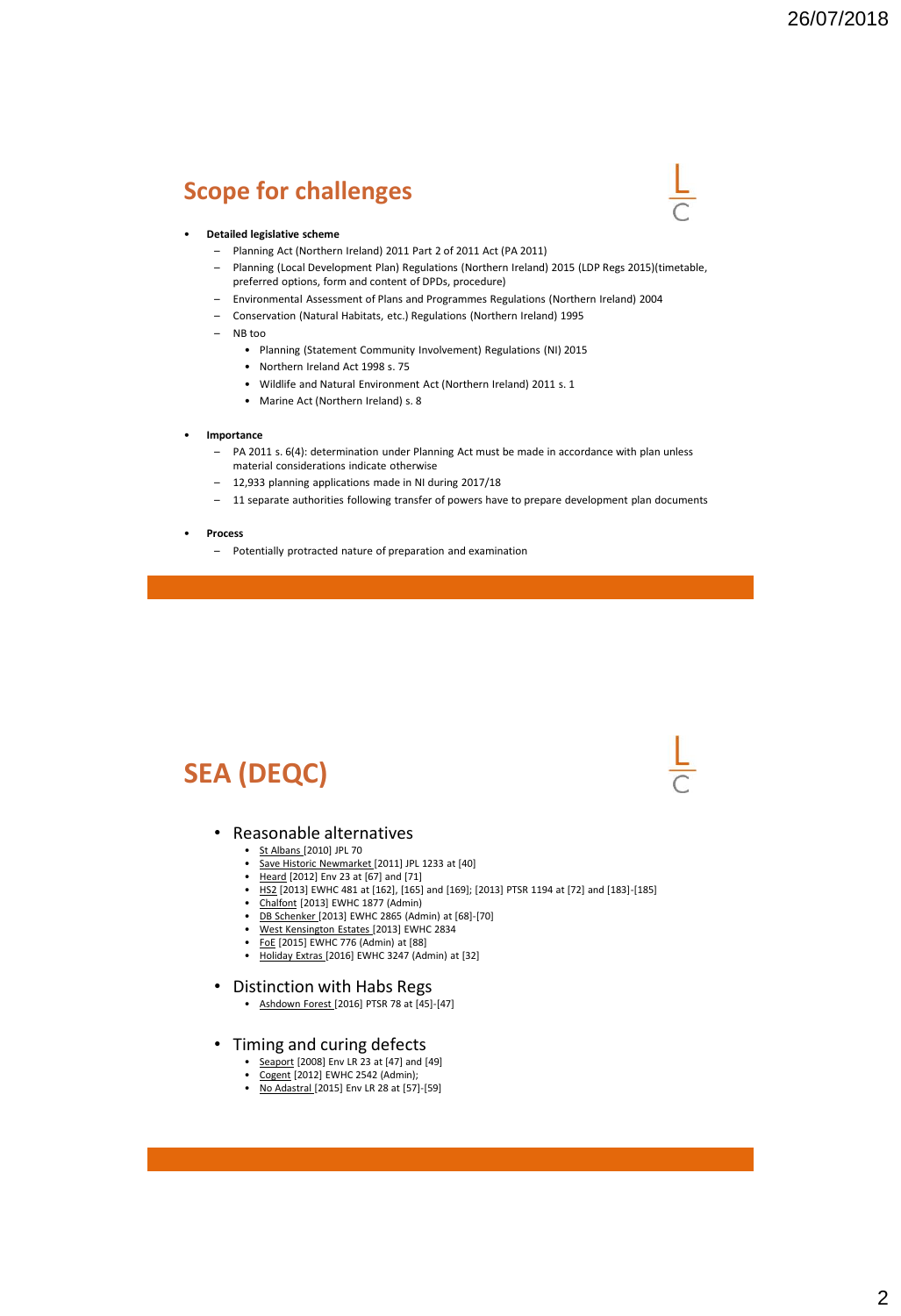## **Habs Regs (AM)**

#### • Content

• People over Wind Case C-323/17

### • "Safeguarding" provisions providing for future assessment

- Feeney [2011] EWHC 2699 (Admin) at [88]-[93]
- Cairngorms Campaign [2013] CSIH 65 at [47]-[49] and [61]
- Abbotskerswell [2014] EWHC 4166 at [65]-[67]
- Forest of Dean [2013] EWHC 1567 (Admin) at [37]-[47]

#### • Cumulative effects

• Wealden [2017] EWHC 351 (Admin)

### • Timing of objections

• Boggis [2009] EWCA Civ 1061; Newry [2015] NIQB 65 at [76]

## **Soundness (LW, JL) – general**

- PA2011 s. 10(60(b): independent examination = whether DPD "sound"
- "Soundness" not statutorily defined; see DPPN06
- No presumption of soundness: Persimmon Homes v Blyth Valley BC [2008] EWCA Civ 861 at [40]; Capel Parish Council v Surrey CC [2009] EWHC 350 (Admin)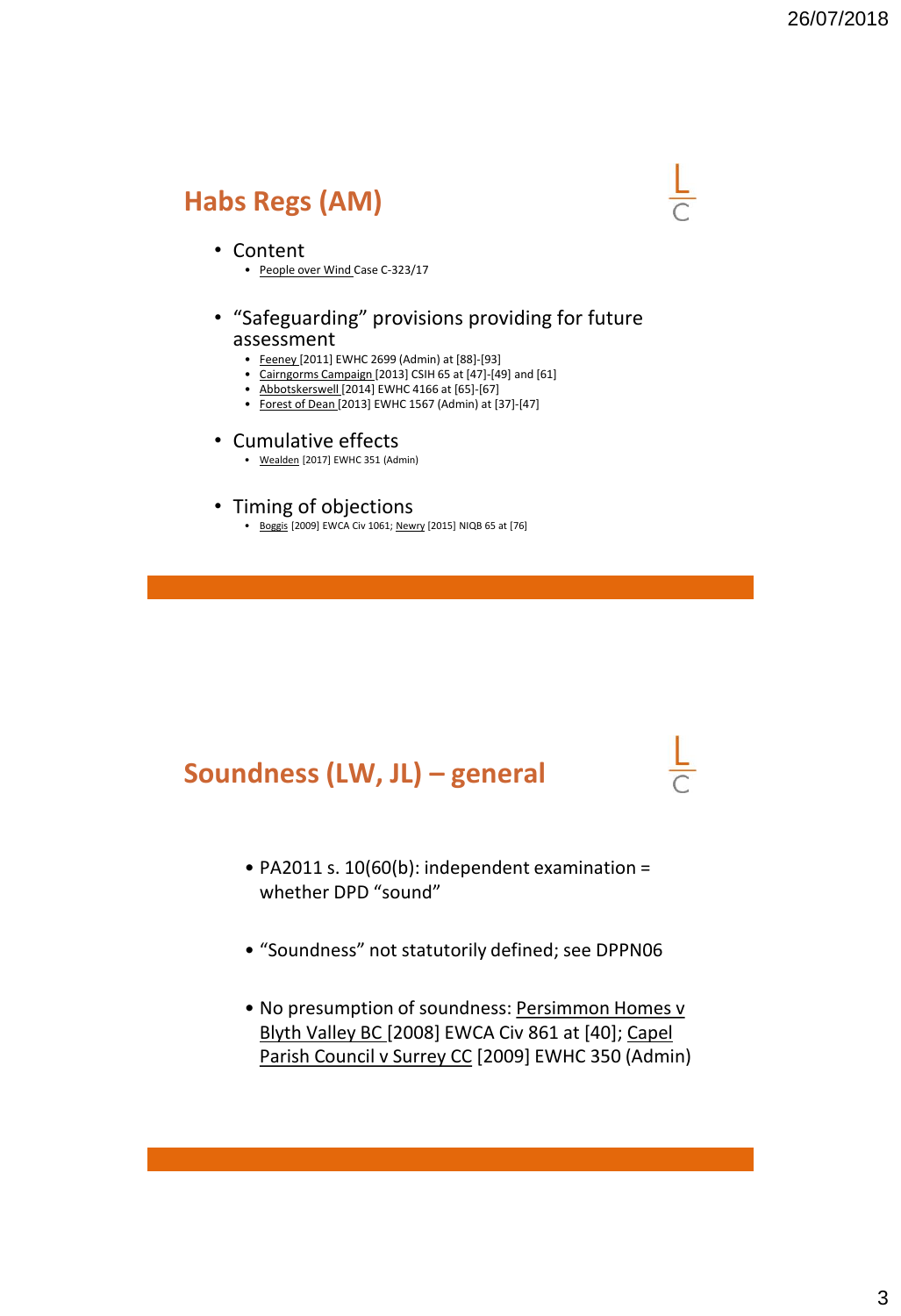### **Soundness – reports**

- To be read fairly as whole, without excessive legalism: Gladman Developments Ltd v Stafford BC [2015] EWHC 444 (Admin); Gallagher Homes Ltd v Solihull MBC [2014] EWCA Civ 1610
- Need only deal with principal controversial issues: KGL (Estates) Ltd v South Staffordshire District Council [2013] EWHC 3744 (Admin)
- See too Barratt Developments Plc v The City of Wakefield Metropolitan District Council & Anr [2010] EWCA Civ 897 at [37]: failure if recommend "policy…irretrievably incompatible with…reasoning…. However, that is not a conclusion to which the court would readily be driven, if there is a realistic alternative".

### **Soundness and planning judgment**

- Grand Union Investments v. Dacorum BC [2014] EWHC 1894 at [56] and [59]:
	- "Testing soundness not a task for the court….The court's jurisdiction... is limited to review on traditional public law grounds (see the judgment of Keene L.J. in Persimmon Homes [2008] EWCA Civ 861 at [8])"
	- "The guidance as to "soundness" in the NPPF is policy, not law…. As Carnwath L.J., as he then was, said in Barratt Developments Plc v The City of Wakefield Metropolitan District Council [2010] EWCA Civ 897…so long as the inspector and the local planning authority reach a conclusion on soundness which is not 'irrational (meaning perverse)', their decision cannot be questioned in the courts, and the mere fact that they have not followed relevant guidance in national policy in every respect does not make their conclusion unlawful. Soundness…was 'a matter to be judged by the inspector and the local planning authority, and raises no issue of law, unless their decision is shown to have been 'irrational', or they are shown to have ignored the relevant guidance or other considerations which were necessarily material in law'
- See too Trustees of the Barker Mill Estates v. Test Valley Borough Council [2016] EWHC 3028 (Admin) at [21]-[26], noting at [26] that "irrationality challenges are not confined to the relatively rare example of a 'decision which simply defies comprehension'. They also include a decision which proceeds from flawed logic"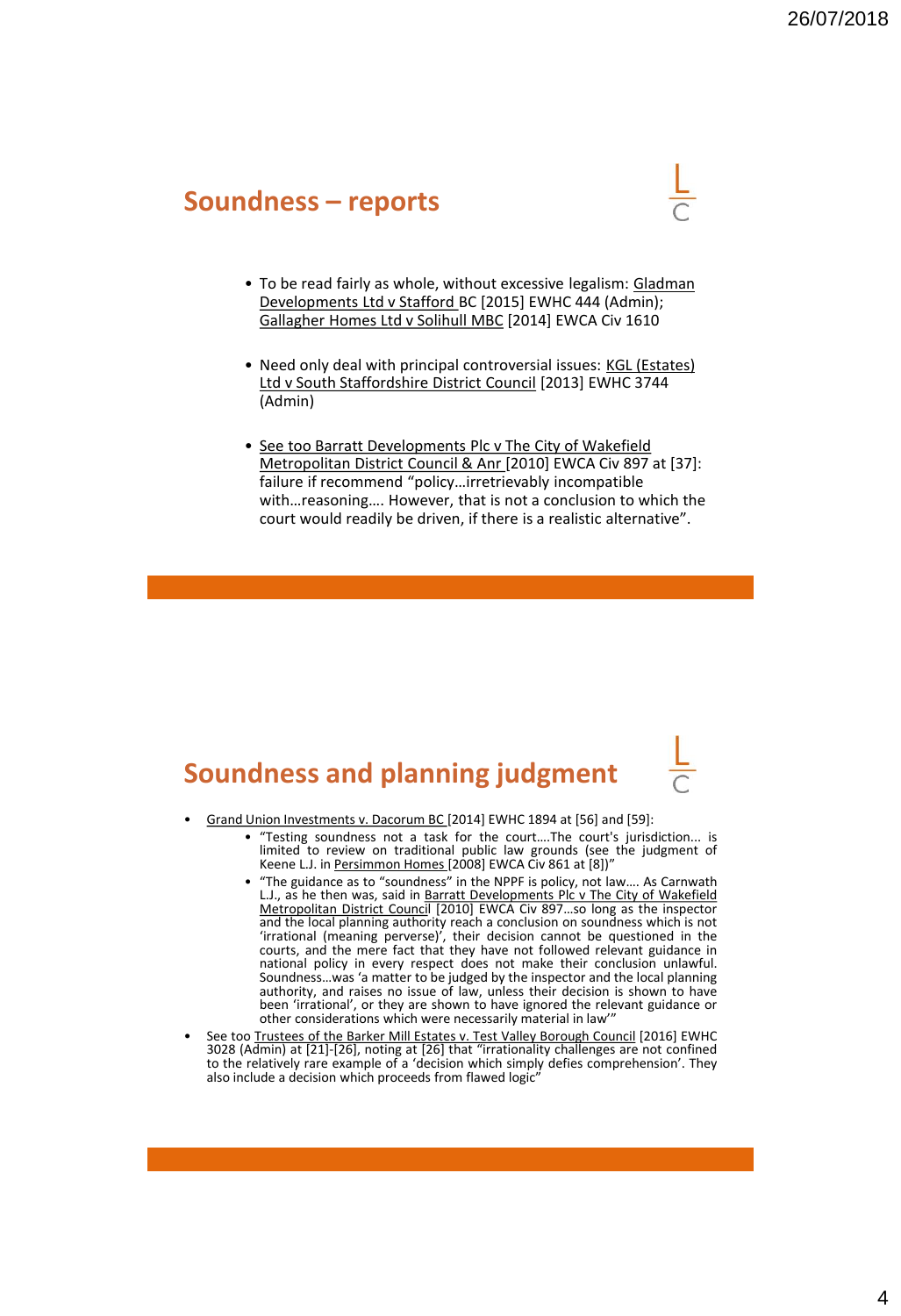# **Soundness and interpretation of policy**

- Where allegation is that other policy has been misinterpreted, that question of interpretation is a matter of law: Tesco Stores Limited v. Dundee City Council [2012] PTSR 983
- And where a policy is neither obscure nor ambiguous it is not necessary or appropriate to resort to other documents outside the local plan to help with the interpretation of policy: Phides Estates Overseas Limited v Secretary of State for Communities and Local Government [2015] EWHC 827 (Admin) at [56].

### **Soundness – specific issues**

- **Reliance on review of plan**
	- Grand Union Investments v. Dacorum BC [2014] EWHC 1894: not irrational to adopt plan with commitment to early review where Inspector had found failure to (i) properly assess housing needs of its area in accordance with government policy; (ii) establish how much of those needs could be met
- **Relationship between development management policies and strategic policies**
	- NB PA 2011 s. 9(1): local policies plan to be prepared "after the plan strategy for its district has been adopted"
	- Oxted Residential Limited v Tandridge District Council [2016] EWCA Civ 414: lawful for a local planning authority to adopt a development management policies document to support a core strategy which had been prepared under housing land supply policy since superseded by national policy
- **Relationship with previous plans**
	- NB LDP Regs Schedule para. 4: on adoption of local policies plan by council, so much of departmental development plan as relates to that area shall cease to have effect
	- Cannot use challenge to new plan process to impugn policies deriving from older plans: <u>Hundal v. South Bucks DC</u> [2012] EWHC 791 (Admin) at [85]-[87]; see too <u>Kendall (infra</u>)<br>(at [97]-[100])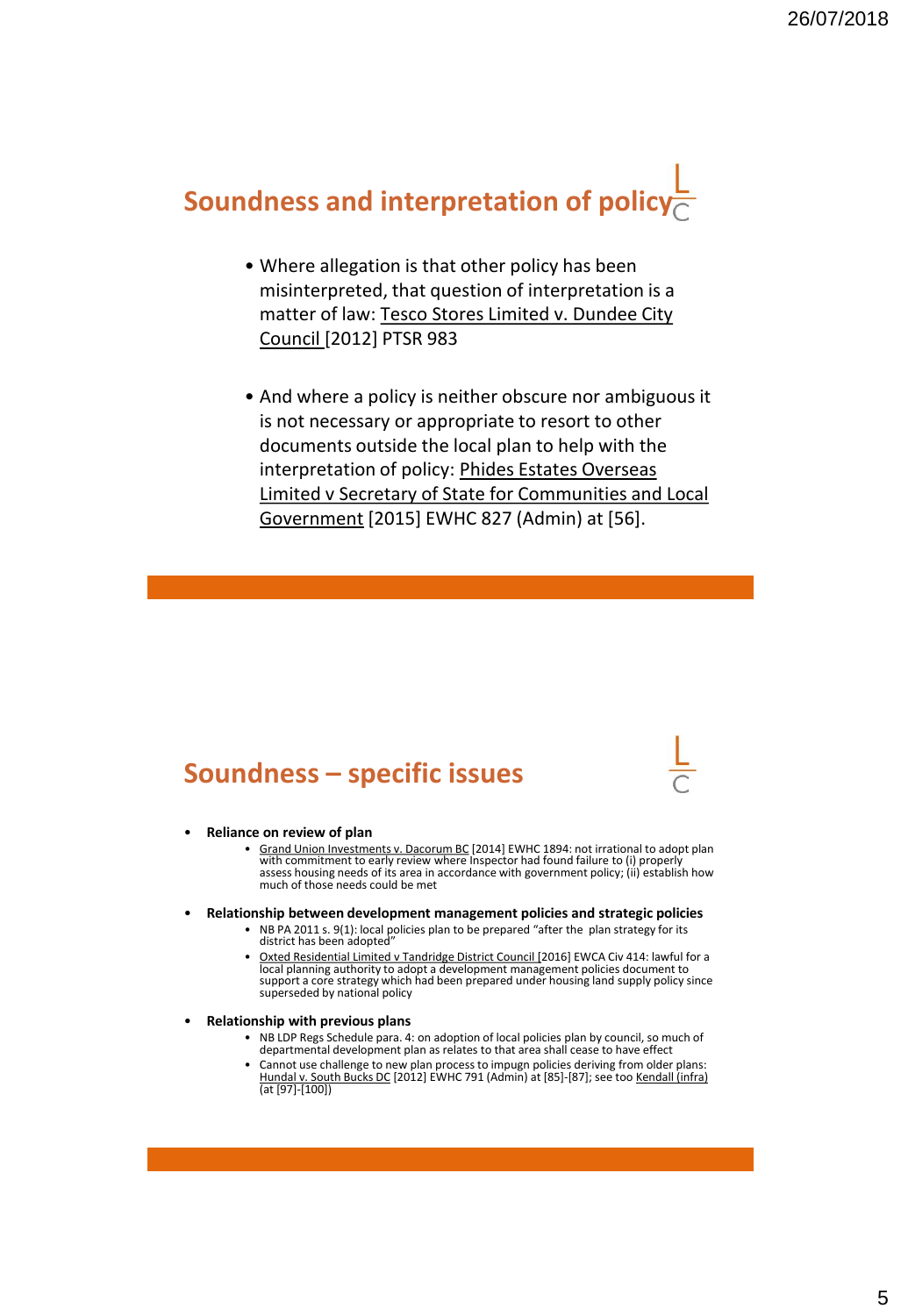### **Soundness – examples of successful non-SEA/Habs Regs challenges (1)**

### • **Failure to take policy into account**

- NB PA 2011 s. 8(5): in preparing plan strategy, council "must take account of" RDS; council's current community plan; any policy or advice in Department guidance; and other matters it prescribes/directs
- Blyth Valley BC v. Persimmon Homes [2008] EWHC 1258 (Admin): adoption based on failure to consider economic viability of an affordable housing target, as required by new planning policy guidance
- Cf Barratt Developments plc v City of Wakefield Metropolitan District Council [2009] EWHC 3208 (Admin) where affordable housing policy was identified as being sufficiently flexible to accord with national policy on affordable housing

### **Soundness – examples of successful non-SEA/Habs Regs challenges (2)**

#### • **Failure to understand or address evidence**

- Linden Homes v. Bromley LBC [2011] EWHC 3430: evidence that development plan not financially viable made it impossible to understand the Inspector's conclusions that it was sound
- University of Bristol v. North Somerset Council [2013] EWHC 231: Inspector misunderstood evidence of objector at EIP – and reasons did not disclose why council figures allowed for latent housing demand having regard to differing assessments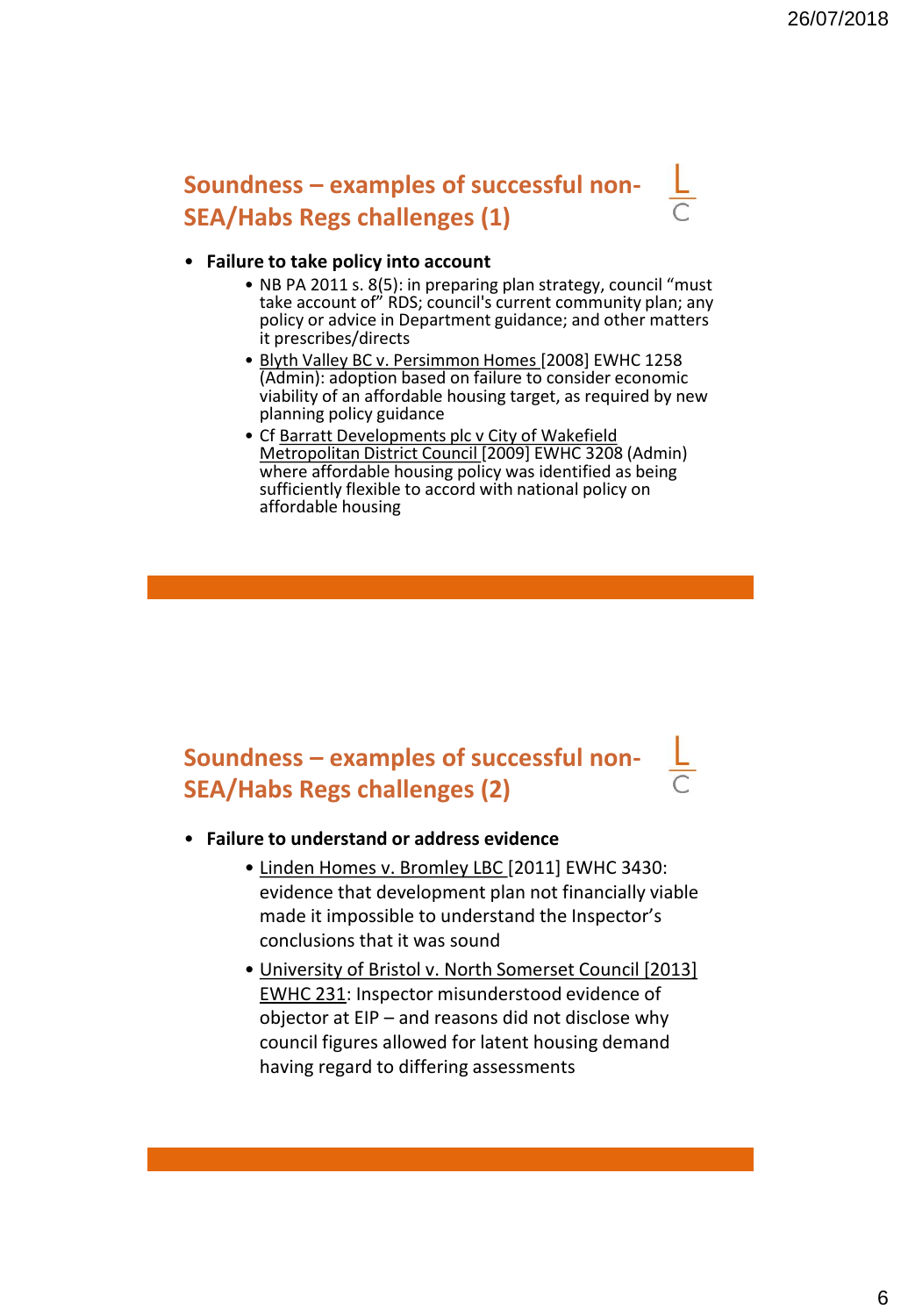### **Soundness and consistency**

- DPPN06 includes under "soundness" test a sub-heading of "consistency" test, but this only requires that plan has taken into account RDS, community plan, Departmental policy/guidance, other plans etc
- Only legal requirement for consistency = PA 2011 s. 9(5): local policies plan must be consistent with plan strategy
- Persimmon v Stevenage BC [2005] EWCA Civ 1365 at [30]: matter of judgment which "should rest firmly in the hands of the statutory policy-makers themselves"
- See too R (DLA Delivery Ltd) v Lewes District Council [2017] EWCA Civ 58 at [23] (NB also "general conformity" not consistency)

### **Procedural issues**

#### • **Including site at examination stage without consultation**

- R (Barrow BC) v. Cumbria CC [2011] EWHC 2051: minerals plan submitted for examination could not lawfully add new site without either consultation or an opportunity for objectors to make representations
- **Failure to follow SCI?** 
	- Question is not whether SCI valid, but whether plan-making carried out in accordance with it
	- "It is not a duty to do anything more" and challenge of rationality to conclusion that it had been complied with will often face a "daunting and difficult task": Kendall v. Rochford District Council at complied<br>[55]-[56]

#### • **Effective consultation?**

- Kendall :SA on draft allocations DPD: council never directly notified any individual members of the public or placed details of consultation in local newspaper
- When it did consult the general public it relied solely on its website
- Local Planning (England) Regs 2012: submission version had to be made available for inspection at offices and online
- But challenge mounted on failure to consult effectively under SEA Regs
- Held: website alone not effective consultation (at [93]-[94]); but relief refused because plan-making process as a whole gave public a sufficient opportunity to reflect upon and respond to policies in light of SA (at [120])
- Cf LPD Regs 2015 reg. 15(d): newspaper notice required
- NB Not every change requires reconsultation: <u>Performance Retail Limited Partnership v Eastbourne</u><br>Borough Council [2014] EWHC 102 (Admin) at [47] and [51]: modification which makes no substantive<br>difference to policy do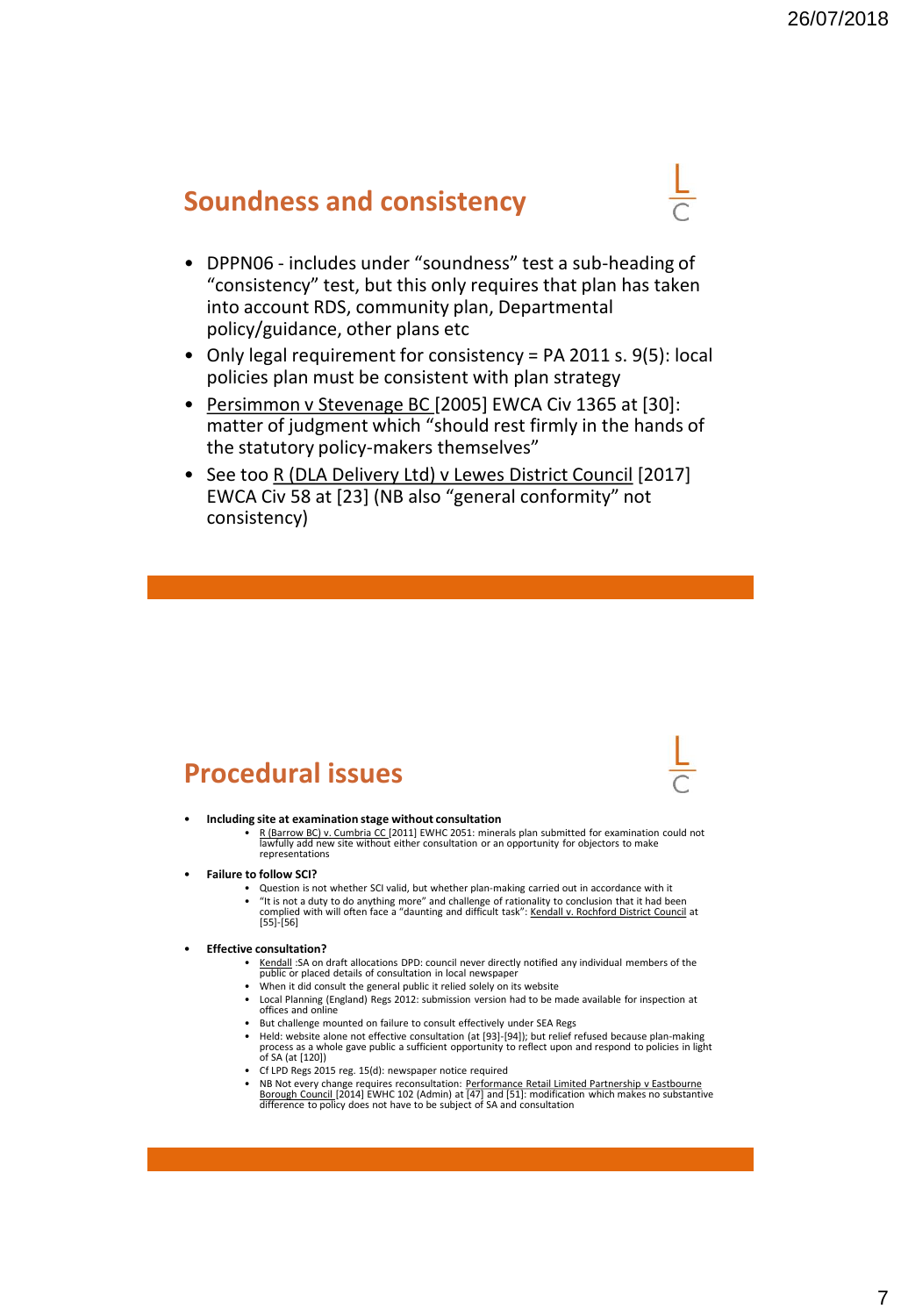### **Modifications**



- Section 20(7C) PCPA2004: if asked, Insp must recommend mods to make DPD meet legal requirements and be sound
- IM Properties Development Limited v Lichfield District Council [2015] EWHC 2077 (Admin): no limitation in the statutory language which allows for modifications to a plan to make it sound, so nothing preventing a "rewrite" of the local plan; and any differing guidance from the Planning Inspectorate had to give way to the legislative intention
- Cf PA 2011 s. 12(1): Department must consider recommendations of PAC under s. 10(8) and direct council to adopt as submitted, adopt with modifications or withdraw

### **NI Act 1998 issues? (1)**

- Minister of Enterprise Trade and Investment's Application for Judicial Review [2016] NIQB 26
	- Challenge to decision of then Minister for the Environment to authorise and direct Department to adopt Belfast Metropolitan Area Plan
	- Sections 20(3) NIA 1998/para. 19 Strand One of the Belfast Agreement: Executive Committee will provide forum for "…agreement on, issues cutting across the responsibility of two or more ministers"
	- S. 20(4): Committee shall discuss and agree upon (a) significant or controversial matters clearly outside the scope of the agreed programme (para 20 of Strand One); (b) significant or controversial matters that the FM an considered by Committee
	- DoE Minister: restriction on expansion of Sprucefield regional shopping centre to bulky goods only in BMAP strategy
	- FM and DFM: BMAP retail strategy significant and controversial
	- Minister directed adoption of BMAP
	- Ultra vires section 20(4) given determination of FM and DFM, but also both strands of section 20(3)
	- "Wider context" of BMAP, a policy dealing with economic and social activity throughout a large part of NI, engages the responsibilities of various Ministers" [45]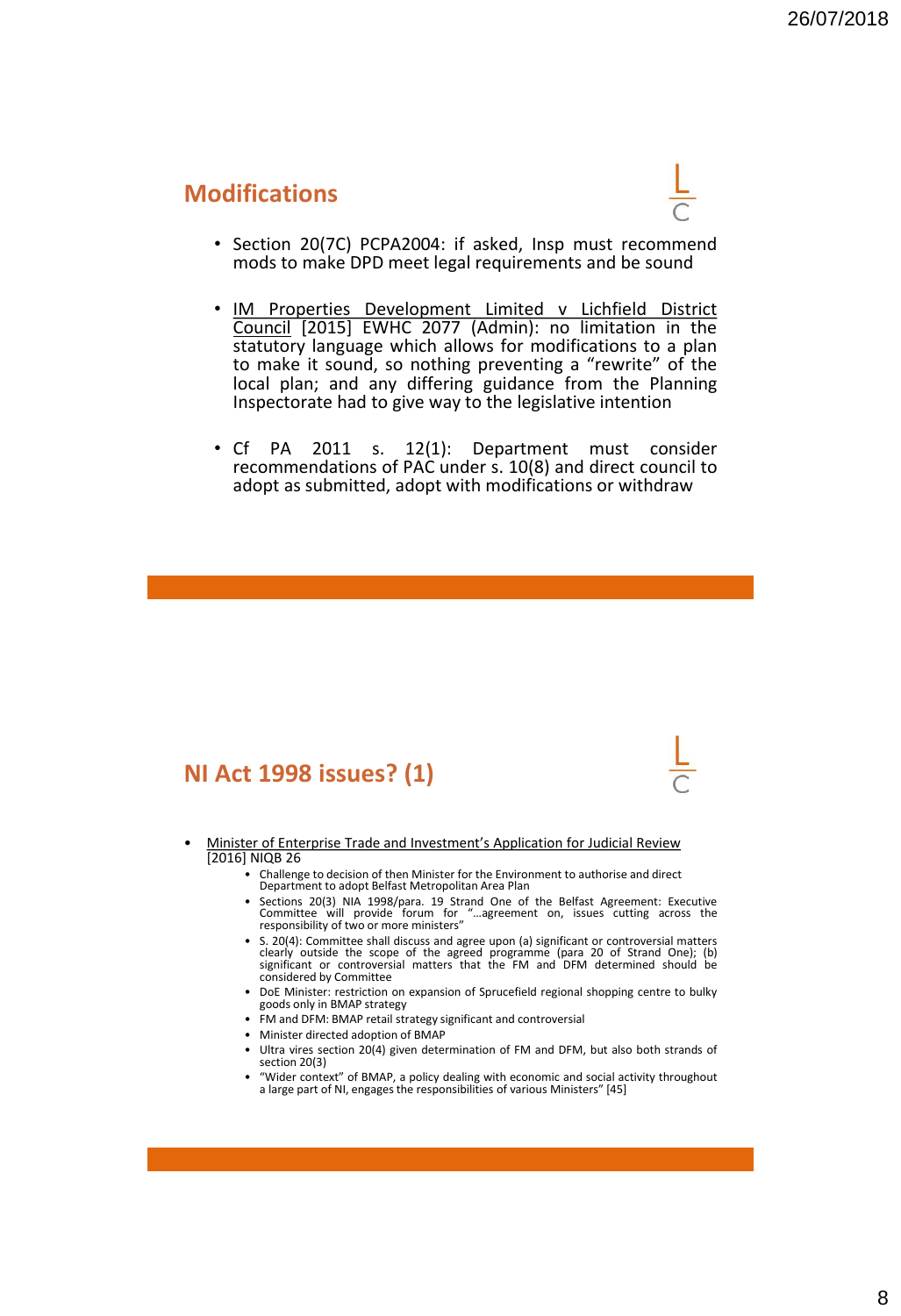### **NI Act 1998 issues? (2)**



- Referred to Re Central Craigavon Ltd' Application [2010] NIQB 73 (challenge to adoption of draft PPS5) :
	- on issue of "significant or controversial" in absence of agreed programme for government "it cannot be said that it was clearly outside any agreed programme" and not of itself significant or controversial" because had ra Executive might believe to be so" [26]
	- cross-cutting: "one sees within the document reference to the requirements of targeting social need and the guide to rural proofing. That tends to suggest that this policy has a wider context which involves the responsibilities of the ministers who must cater for those matters at least…. I consider, therefore, that the…policy should have been brought to the Executive for its approval" [28].
	- But, breach technical because Executive at all times informed of steps Ministers intended to take and no objection taken [29]
	- On appeal [2011] NICA 17, finding that not significant or controversial not challenged ([17])<br>and issue of cross-cutting academic (Department decided not to give draft PPS5 any weight<br>Executive approval). CoA added (at [ another Department with an interest in the outcome of the formulation of that policy, it is not self-evident that it is a matter giving rise, in fact, to any cross-cutting of departmental responsibilities. That issue is one of some difficulty and complexity and may require closer examination and analysis at some future time".
- Development plans under PA2011: adoption by Councils but power of direction to adopt given to Department, including modifications – section 12(1)
- NB Application by Colin Buick for Judicial Review: appeal being heard today

### **Challenges - timing**

- NB section 113 of the Planning and Compulsory Purchase Act 2004 significant case law on preclusive provisions and effect on challenges being made to plans during preparation
- Not necessarily reflected in NI regime where **normal jr rules apply**
- Rules of the Court of Judicature (Northern Ireland) (Amendment) 2017: **remove promptitude requirement** from time limit for making leave application
- Time limit = **3 months** from the date grounds for the application first arose, unless otherwise extended by the Court
- Will **generally be on adoption, but not exclusively so**
	- Examples of Courts in England being prepared to hear challenges before examination:
		- The Manydown Company Limited v Basingstoke & Deane Borough Council [2012] EWHC 977 (Admin): challenge to lawfulness of a council's failure to promote the development of land it had earlier acquired in draft plan
		- R. (on the application of Persimmon Homes Ltd) v Vale of Glamorgan Council [2010] EWHC 535<br>(Admin): challenge to council endorsement of draft preferred strategy claim based on insufficient or<br>(historing information in of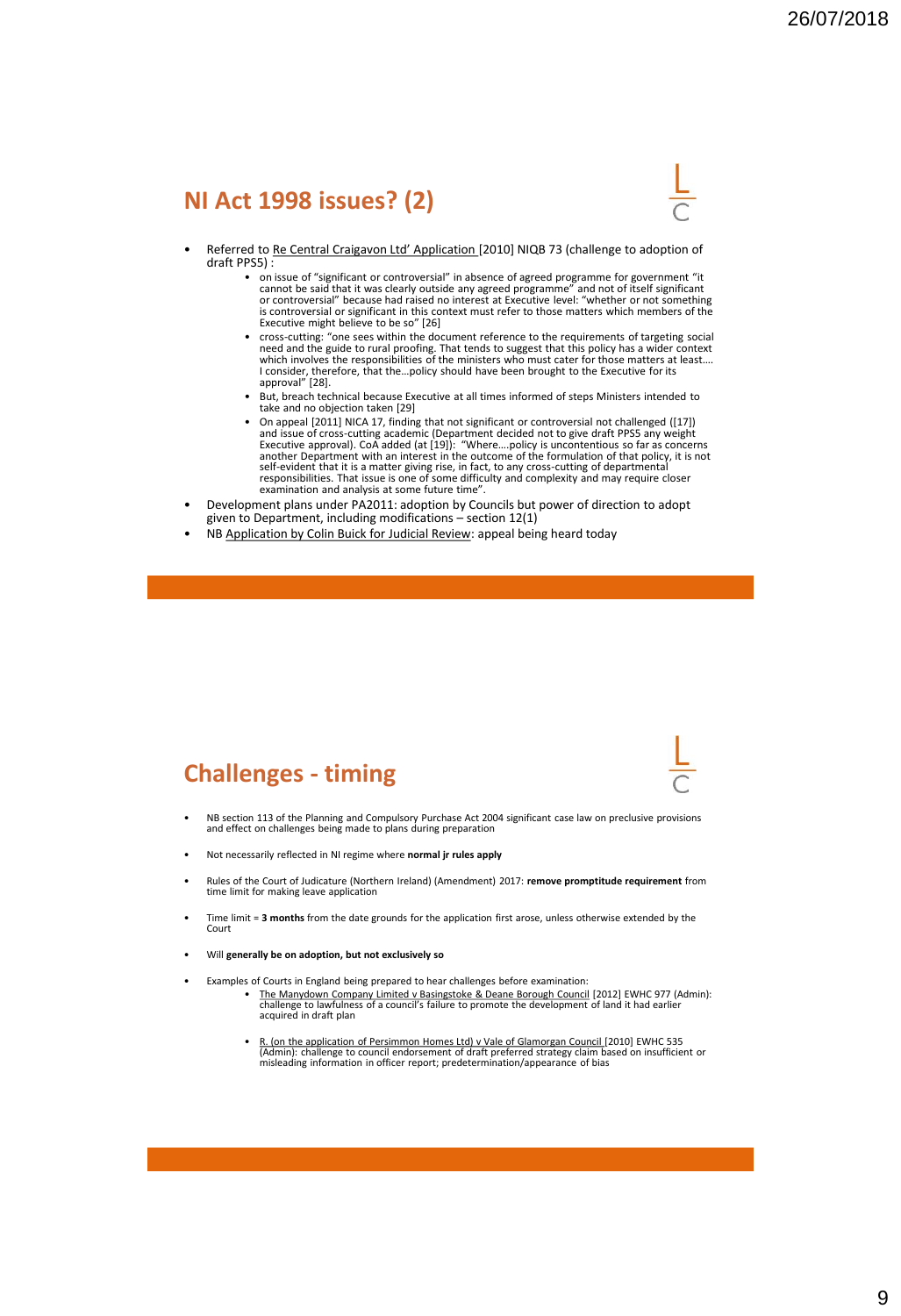### **Parties - standing**



- O53, Rule 3(5) applicant requires "**sufficient interest**" in the matter to which the application relates
- Walton v. Scottish Ministers [2012] UKSC 44 at [86]-[87] (person aggrieved formulation):
- Appellants making representations to public inquiry "entitled to expect that the Secretary of State, in considering their representations, would act within the powers conferred upon him by the statute"
- Authorities also demonstrate that person who has not participated in the process may nonetheless be "aggrieved": eg inadequate advertisement may misled
- Applicant "not a mere busybody interfering in things which do not concern him"
- "The courts may properly accept as...having a "sufficient interest" those who, though not themselves directly affected, are legitimately concerned about damage to wider public interests, such as the protection of the environment" ([102])

### **Parties – Interested Parties**

- O53 r. 9(1): "proper person to be heard"
- Application by Belfast City Council for Judicial Review [2018] NIQB 17: wider principles applying to other challenges, including those by participants (or non-participants?) at examination (see [5]-[7])
- Court is "arbiter of the mode of participation" and "no hard and fast rules" eg:
	- may be appropriate to permit the developer to make a contribution by written argument, oral argument, affidavit evidence or "pure" documentary evidence at leave stage
		- in others, particularly where the Court is satisfied that leave should be granted on papers, none of these steps required
		- Where leave granted, the final decision on mode of participation of developer likely postponed to when all evidence and arguments to be considered have been assembled
	- quintessentially case management decisions entailing "evaluative judgement" informed mainly by "threefold factors of fairness, the overriding objective with its multiple and multi-layered ingredients and the self- evidently important objective that the Court's substantive decision is as fully informed as possible"
	- ancillary principles: participation should not result in the generation of additional costs eg by unnecessarily prolonged hearing; active co-operation between parties required; costs recovery by non-party rare; "where a restricted participation approach might stimulate a burning sense of injustice or grievance, the court may wish to take this into account"; participation orders will be subject to reconsideration; and being "heard" does not invariably entail an oral hearing or a right to make oral representations.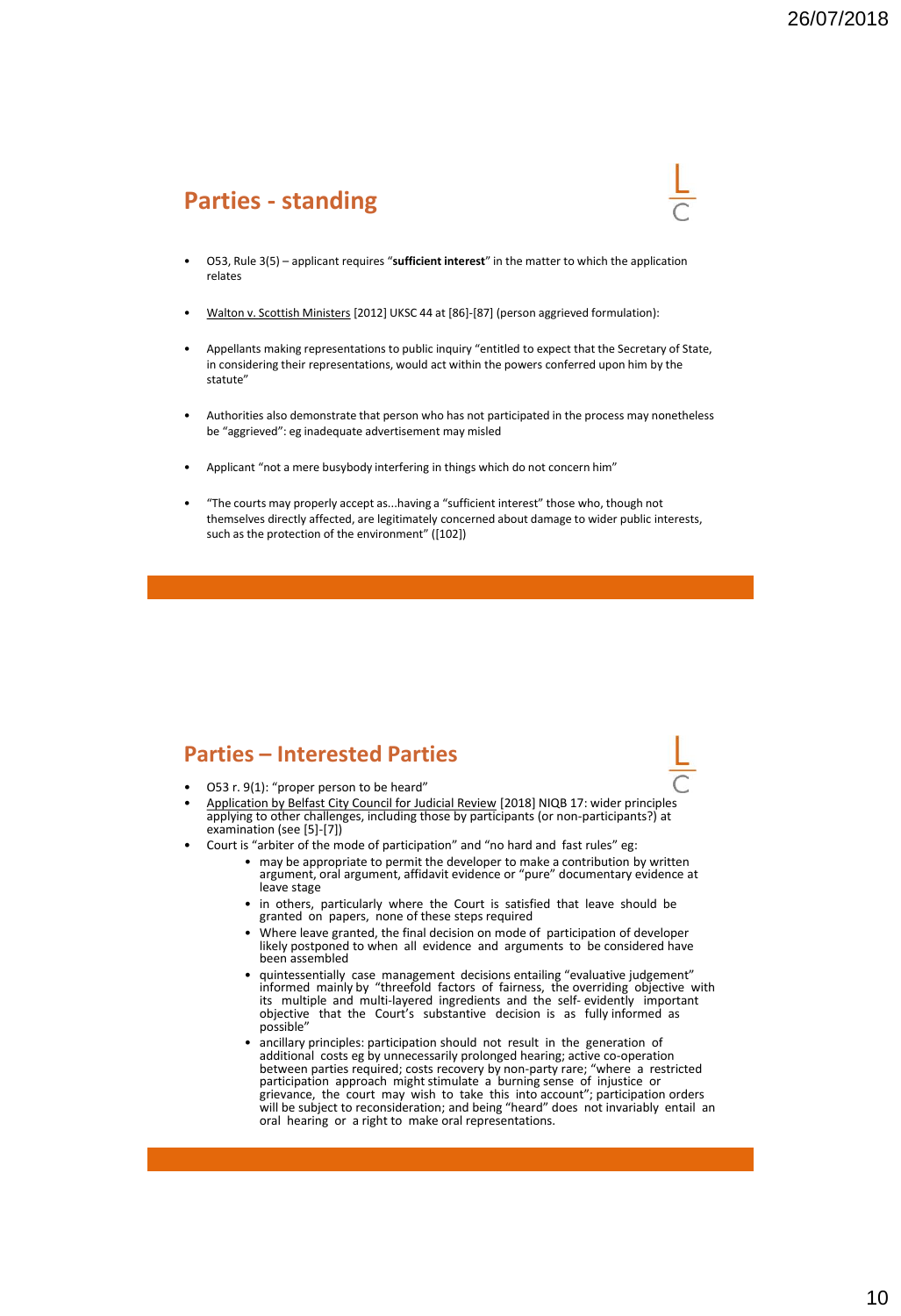### **Interim relief**



- Judicature (NI) Act 1978 s. 19; O53 r 3(13): may grant such interim relief as considers appropriate
- General principles: Courts apply modified American Cyanamid principles from private litigation eg Re Eurostock Meat Marketing Ltd's Application [1999] NI 13: court had to decide where balance of convenience lies
- Terry Adams v. Bolton (1996) P&CR 446 at 451
	- Challenge to waste policy in development plan
	- Court considered whether arguable case; whether a real prospect that relief should be granted; and balance of convenience, in particular that impugned policy was of interest to the general public (at 451)
	- Rejected: chances poor and due to "potential consequences not merely in Bolton but in the area of other authorities if, between now and trial, this policy were deleted from the Unitary Development Plan" ([457])
- Lisle-Mainwaring v Kensington and Chelsea RLBC [2015] EWHC 1814:
	- Court refused to grant an interim injunction suspending a local authority's planning policy for basement developments: public interest strongly favoured permitting the local authority to continue to apply the policy pending the substantive hearing as to its lawfulness (at [28]-[29])



- Domestic law challenges: courts possess a residual discretion not to quash a decision where there has been no prejudice or detriment to the claimant and to refuse relief in exceptional<br>circumstances(<u>Walton</u> at [111])
- "If the court is to exercise its discretion not to grant relief where unlawfulness has been found, it must be satisfied that the decision-maker would necessarily have reached the same decision but<br>for the legal error. That is, of course, a stringent test": <u>SSCLG v. South Gloucestershire Council</u> [2016] EWCA Civ 74 at [22]-[25]
- See too Omagh District Council's application [2007] NIQB 61: Draft PPS14 ultra vires DRD but Court declined to quash, granting declaration of unlawfulness instead: order would "immediately nullify or render useless those earlier steps prior to the ministerial announcement"
- European law: R (Champion) v North Norfolk District Council [2015] UKSC 52 at [58]: it is
	- "open to the court to take the view, by relying 'on the evidence provided by the developer or the competent authorities and, more generally, on the case file documents submitted to that court' that the contested decision 'would not have been different without the procedural defect invoked by that applicant'. In making that assessment it should take account of 'the seriousness of the defect invoked' and the extent to which it has deprived the public concerned of the guarantees designed to allow access to information and participation in decision-making..."